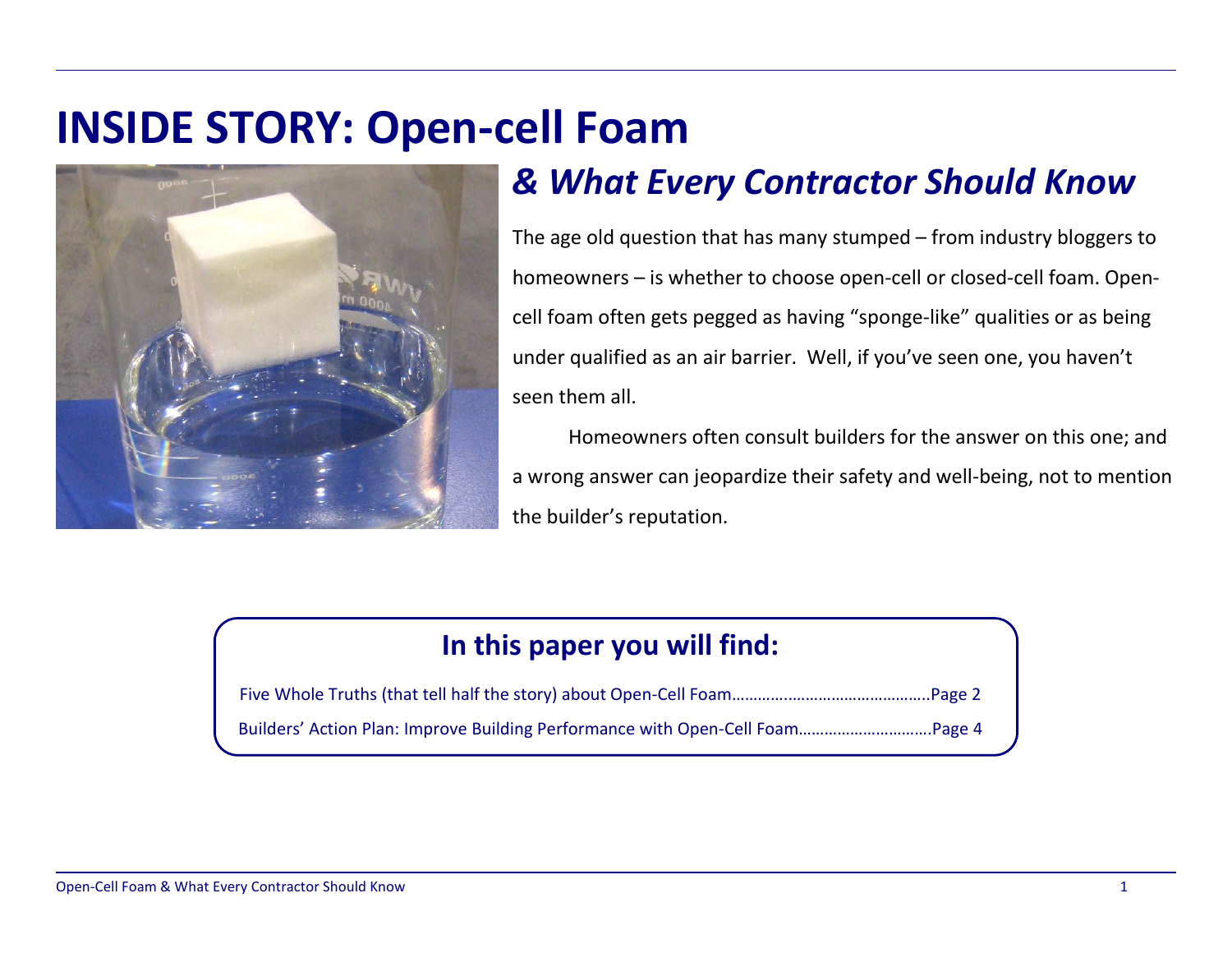## $\boldsymbol{\mathsf{FIVE}}$   $\boldsymbol{\mathsf{WHOLE}}$   $\boldsymbol{\mathsf{TRUTHS}}$  (that tell half the story)

The spray foam selection process is usually dependent on the product characteristics that follow. Some contractors are quick to rule out open-cell foam without knowing the whole story. The truth is; low density, open-cell foam is vapor permeable. But is this really a bad thing? There are a few more questions that need to be answered before making the decision about which cell structure is right for the project.

Read on to get the whole story.

#### Truth #1: Air Permeance

The misconception is that open-cell foam requires 5.5" thickness to achieve air barrier status; whereas closed-cell foam is classified as an air barrier at about 1" thickness. The authoritative and required standard that verifies <sup>a</sup> product's performance as an air barrier is test ASTM E 283 as listed in section R806.4.2 of the 2006 IRC (International Residential Code). The manufacturer's ESR Report is <sup>a</sup> resourceful document that will state whether the insulation has been tested in accordance with ASTM E 283. Open-cell foam that is in accordance with ASTM E 283 minimizes air leakage as effectively as closed-cell foam and likely does so without the use of HFCs. By contrast, most closed-cell products still use HFCs as blowing agents.

Using open-cell foam that meets air barrier requirements and uses water as the only blowing agent (no co-agent such as HFC-245fa) is a good way to increase sustainability in building.

#### Truth #2: Water Absorption

Open-cell foam can absorb more water than <sup>a</sup> closed-cell product when submerged. It should be noted that submergence testing does not reflect a real life scenario. Apart from this point, water absorption is not the only factor that determines insulation performance. The spray foam selection process should also take into account the material's drying potential and performance afterward. When spraying the underside of <sup>a</sup> roof deck in hot/humid climates, for instance, <sup>a</sup> key advantage of applying air-impermeable, open-cell insulation is that it does not hold onto water. In the event of a roof leak, water drains straight through the insulation by gravity rather than being trapped against the roof sheathing where it could contribute to roof rot. Upon drying, some open-cell products return to their original state without warping or distortion, and the effectiveness of the insulation is fully restored.<sup>1</sup> This is not possible with closed-cell.

#### Truth #3: Structural Strength

Open-cell foam doesn't offer the structural strength that is delivered when using <sup>a</sup> more rigid (closed-cell) product. While the application of closed-cell foam may provide compressive resistance and increased racking loads, structures must meet structural code requirements without relying on the type of foam.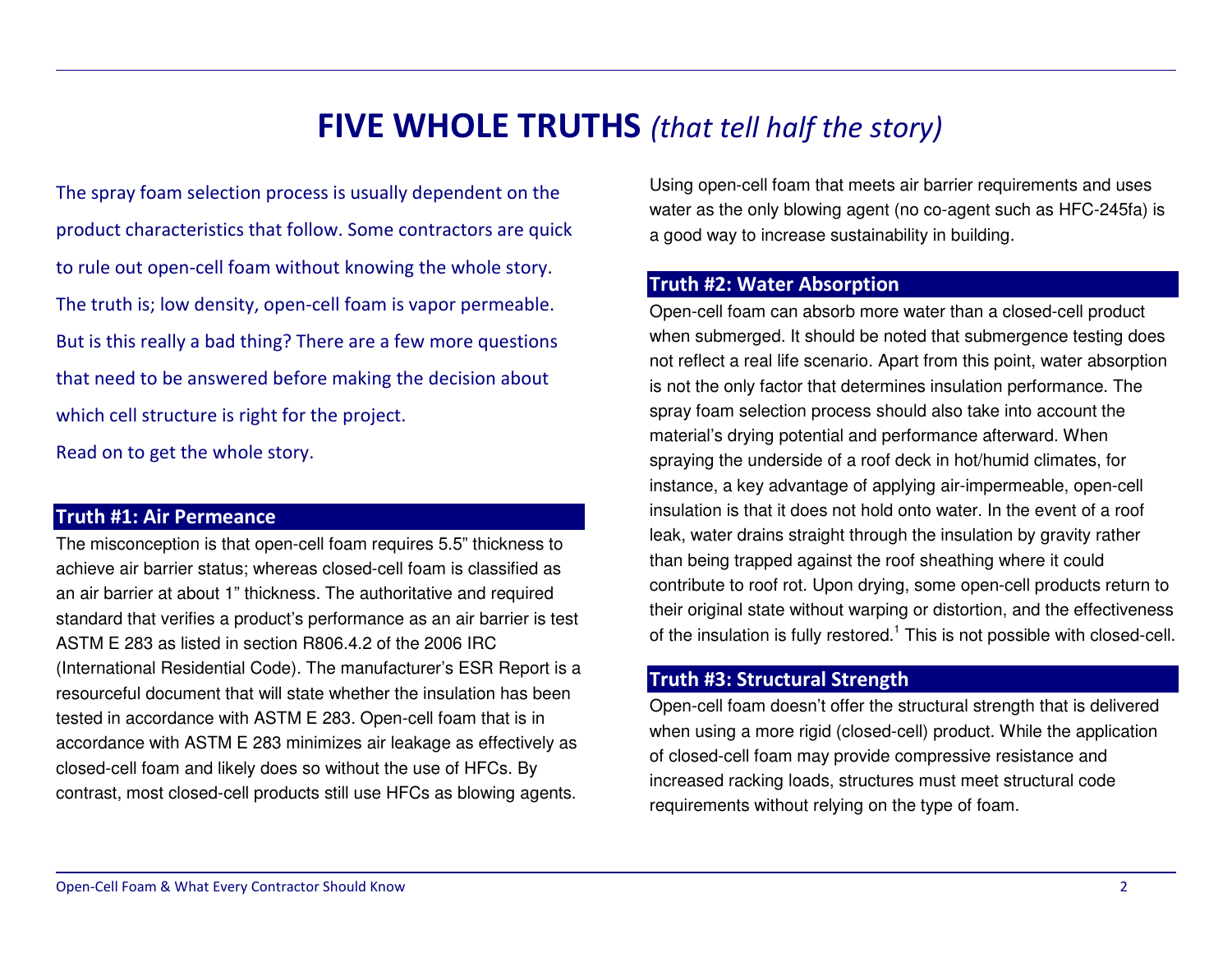In fact, applying an open-cell, flexible foam versus <sup>a</sup> rigid product delivers a key advantage to enhancing structural integrity. Open-cell foam cures soft and stays flexible so that when the framing members expand and contract with temperature and humidity changes, opencell foam will flex with the substrate to help ensure <sup>a</sup> reliable air-seal. In contrast, rigid closed-cell foam may develop cracks because it is not able to flex enough. This compromises the air-seal and results in air leakage.

#### Truth #4: R-value

Open-cell foam doesn't deliver high R-value. While R-value has been the standard for comparing the energy efficiency of insulation, building science experts tell us we can take performance beyond Rvalue. In fact, an insulation that works to air-seal the building envelope can outperform products that deliver higher R-value. And while both open-cell and closed-cell foams deliver optimal R-value and air-sealing, the blowing agents used in closed-cell insulation can cause some thermal degradation over time. As the closed-cell foam off-gases, the R-value is diminished and performance is reduced. Open-cell foam that uses water as the only blowing agent delivers stabilized R-values because there is no off-gasing. 100% waterblown, open-cell foam will deliver optimal and consistent energy and environmental performance for the life of the building.

#### Truth #5: Moisture Permeability

Open-cell foam is described as being vapor permeable. By contrast, closed-cell foam is said to be vapor impermeable. While some water vapor can move through open-cell foam under the right conditions, if the material is classed as an air barrier, then it is effective in

controlling the primary moisture transfer mechanism through the building envelope which is convective (airborne) moisture flow.

In **Figure 1,** as much as 30 quarts of water is carried through air leakage via a 1 in<sup>2</sup> hole in a 4x8 sheet of gypsum board. Only 1/3 quart of water moves through the gypsum board via diffusion (movement of water vapor from an area of higher concentration to an area of lower concentration). The tiny air pockets of open-cell insulation promote quick drying time of the small amount of moisture that is carried by diffusion. In extreme cold climates (zones 6 & higher), <sup>a</sup> vapor retarder is used to restrict diffused moisture flow.

#### Figure 1: Moisture Transport via Diffusion vs. Air Leakage

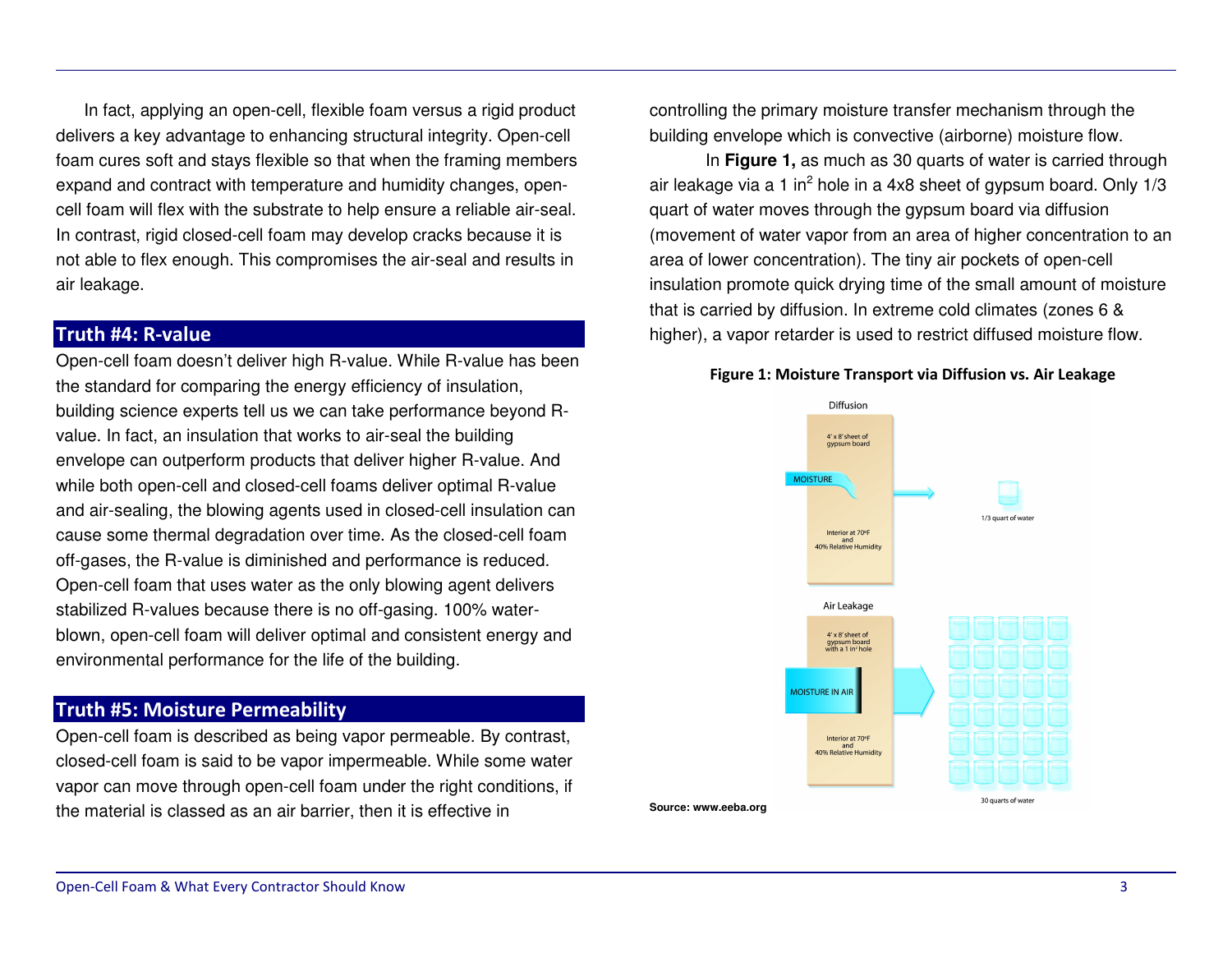## ACTION PLAN:

### Improve Building Performance with Open-Cell Foam

Open-cell foam can be used successfully to deliver sustainable, high-performance results. Incorporating open-cell foam in sustainable building can have the greatest impact on helping to achieve these key sustainable strategies: energy efficiency, moisture management, and whole building design. Contractors can reference manufacturer's test results to select the most effective open-cell option.

Energy efficiency. Air leakage can account for up to 40% of a home's heating and cooling costs.<sup>2</sup> To avoid air leakage and excessive loss of energy, the U.S. Department of Energy recommends the use of an effective, continuous air barrier, as well as insulation. Both open-cell and closed-cell products can help reduce energy costs by as much as 50%. Open-cell foam has the added benefit of longevity in that 100% water-blown foam does not release emissions that would degrade the material and, ultimately, its performance. Open-cell foam is the permanent solution to minimizing operating costs and related greenhouse gas emissions. Selecting products that provide longevity can eliminate the need for re-installation of additional material in the future. Another benefit of using open-cell insulation/air barrier is that it cures soft and stays flexible to expand and contract with the substrate, helping to ensure <sup>a</sup> reliable air-seal. While more rigid

material may pull away from the substrate, the flexibility of open-cell foam maintains the integrity of the air-seal for the life of the building. Look for testing: ASTM E 283 (rate of air leakage), ASTM E 2178-03 (air permeance)

**Moisture management.** When it comes to addressing moisture, open-cell foam is better suited for use against building materials that can be damaged by water build-up. When applied against these types of materials (i.e. exterior wood sheathing), particularly in hot/humid climates, insulation should allow moisture diffusion to occur, just enough to let adjacent building materials breathe in order to prevent moisture entrapment. Open-cell foam delivers this 'breathability' and allows building materials to dry, minimizing moisture build-up and related problems such as mold. If <sup>a</sup> closed-cell is used inside exterior sheathing and the sheathing gets wet, it cannot dry fast enough to the interior to prevent problems. The sheathing could rot before any water issues become apparent. "In <sup>a</sup> conditioned attic application, using closed-cell foam can prevent any water leaks from being apparent until the sheathing has been destroyed."<sup>3</sup>

Look for testing: ASTM E 96-80 (vapor permeance); ASTM D 2842-69 (water absorption)

Whole building design. Optimizing building envelope performance considers how all building components interact. Following the principles of whole building design, the end result is <sup>a</sup> structure that is